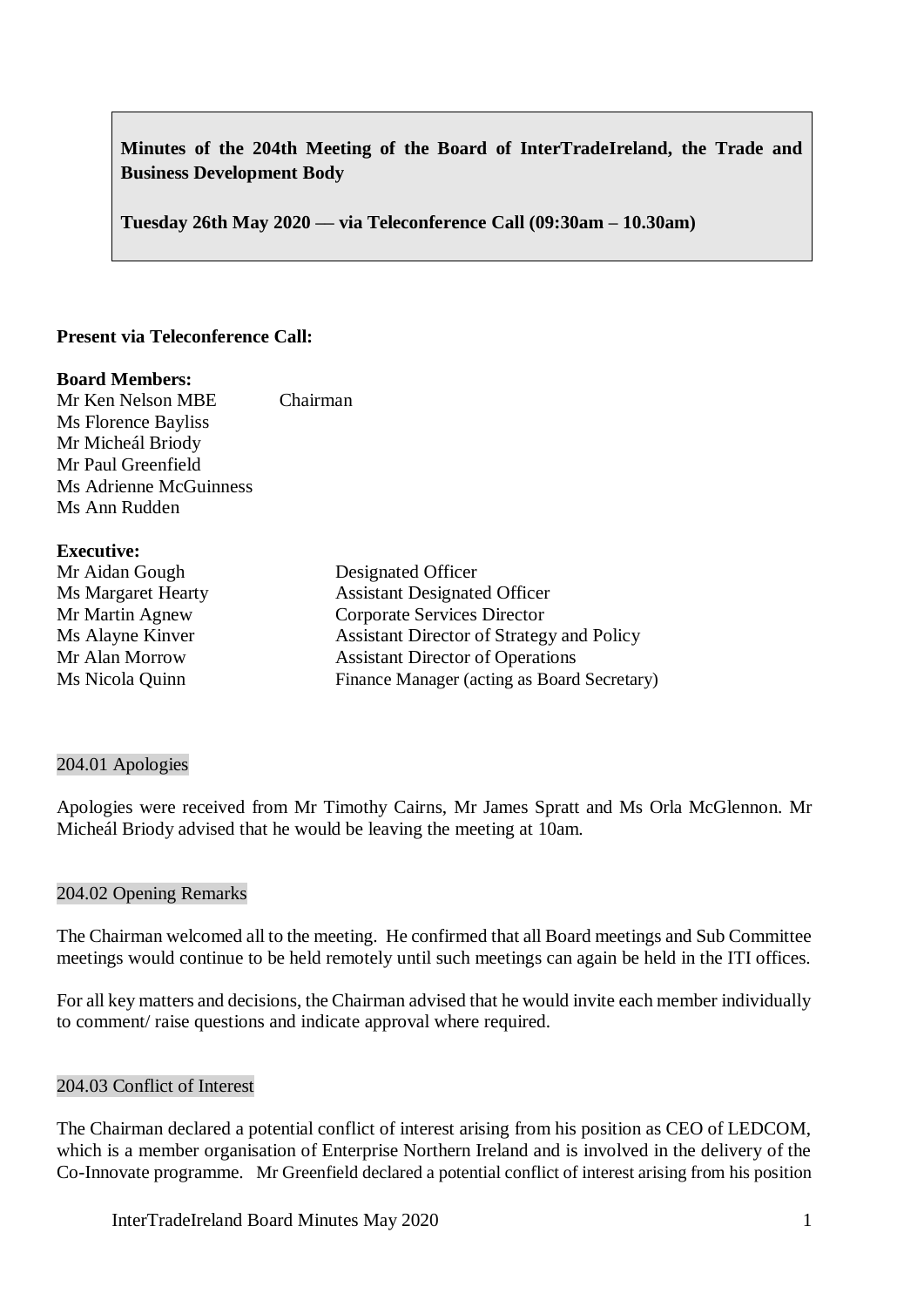as a member of the Peace IV Working Group. Mr Briody also declared a potential conflict of interest arising from his position as CEO of Silver Hill Foods, which is involved with the Co-Innovate programme. Ms Ann Rudden declared a potential conflict of interest arising from her position as founder and MD of Áine Hand Made Chocolates which is a participant on the Co-Innovate programme. No other conflicts were declared.

#### 204.04 April 2020 Board Minutes

The minutes of the 28<sup>th</sup> April 2020 Board meeting were agreed as a true record of the meeting and were unanimously approved by the Board. They would be signed by the Chairman at a later date.

#### 204.05 Matters Arising

No matters arising were noted.

#### 204.06 Chairman's Business

The Chairman thanked Board members and staff for their work, support and flexibility during the current circumstances. He had viewed the recent Covid-19 webinars hosted by the Body, and noted the excellent content of these.

### 204.07 Designated Officer Report

.

Mr Gough provided an update on the Body's funding allocation for the 2020/21 financial year and reported on the Emergency Business Solutions and E-merge supports.

In response to a question from Florence Bayliss, Ms Hearty advised that the new Covid supports were initially promoted to existing ITI programme participants, followed by those who had recently completed projects with ITI, before being offered publicly to businesses trading on a cross border basis. They have been promoted at the recent ITI webinars, which has enabled contact with SMEs new to the Body.

Mr Gough further noted that other ITI programmes had been repurposed in response to Covid. The EU Horizon 2020 programme has recently announced a Covid-response call for applications, and ITI is working to develop cross-border partnerships for this. The most recent All Island Innovation Programme (AIIP) webinar initiative involved 120 participants, whereas a traditional masterclass event would have only had the capacity to cater for c.20 attendees. It will be important for the Body to build on the new way of working, which is consistent with the proposals set out in the Corporate Plan in relation to digitalisation. ITI will be looking strategically at how the Body moves forward in the Covid recovery phase, particularly with Brexit beginning to resurface as an important issue.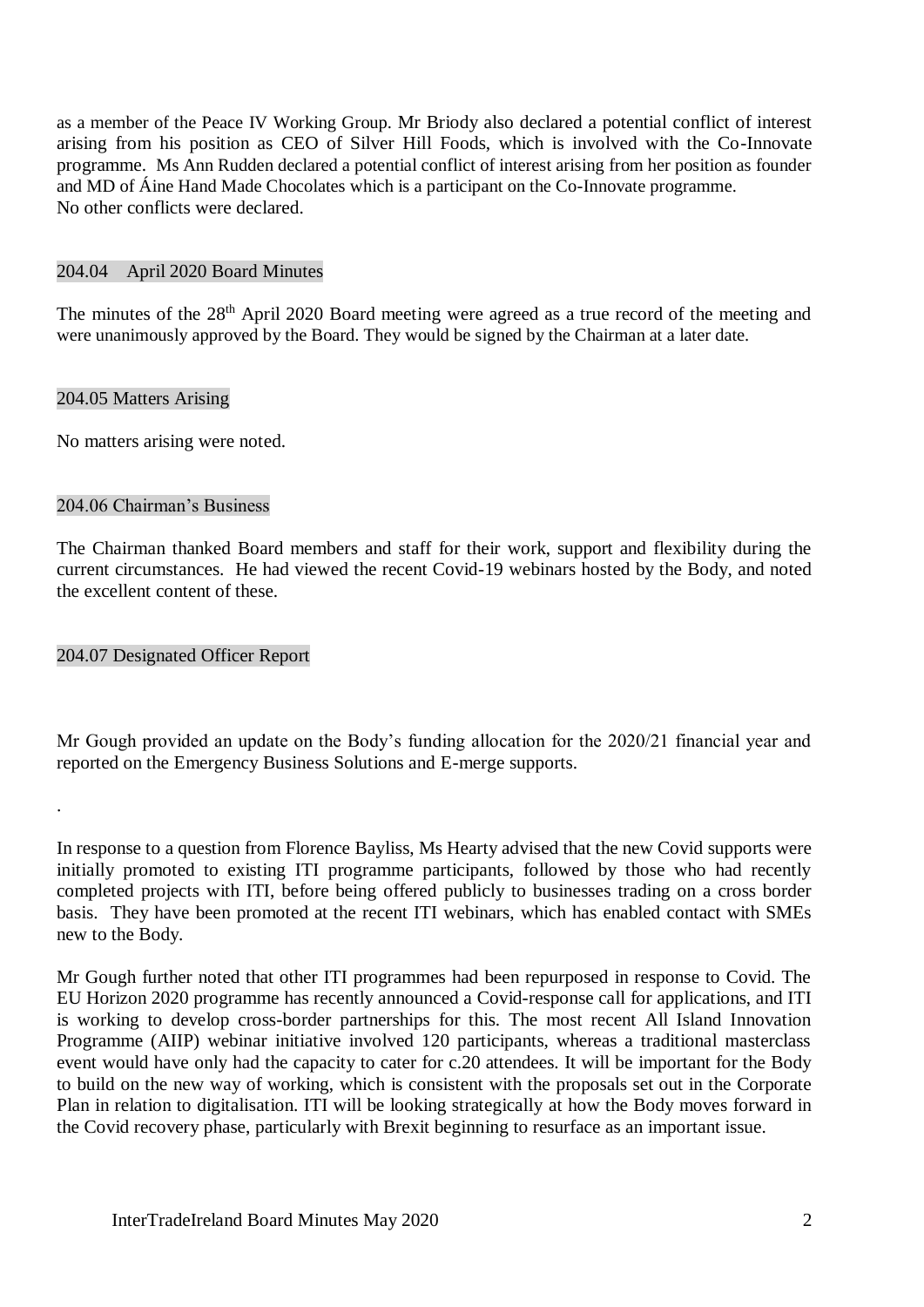Mr Gough reported that he had recently briefed the Committee for the Economy in Northern Ireland on cross-border trading trends, ITI activities and performance. The Committee was satisfied that the Body is taking appropriate action in relation to Covid supports for SMEs.

Mr Gough confirmed that the Body is successfully delivering its activities whilst working remotely. Management will continue to be guided by public health advice and will create a safe environment for returning to work in the office when this time comes.

The Chairman highlighted three issues contained in Mr Gough's report, on which he would like to have a wider discussion at the next meeting, namely ongoing plans for returning to office work when appropriate, the delivery of the Body's supports, and Brexit.

The Chairman thanked Mr Gough for his update and the Board noted the Designated Officer's report.

### 204.08 Board Sub Committee Reports

### *Trade Sub Committee Report*

Mr Greenfield reported back from the online Trade Sub Committee meeting held on 28<sup>th</sup> April 2020. He advised that ten new Acumen applications were assessed, nine were approved and one deferred. Mr Greenfield advised that nine new applications would be reviewed by the Committee following the Board meeting.

The Board noted the Trade Sub Committee report and the Chairman thanked Mr Greenfield for his update.

#### 204.09 For Consideration, Discussion and Noting.

# *Operations Directorate Progress and Activity Report*

Ms Hearty presented the Operations Directorate Progress and Activity Report. She highlighted the significant increase in demand for the two new Covid supports and reported that feedback from SMEs has been very positive with many businesses creating an online presence for the first time.

Other ITI programme activity is continuing, albeit some in a different format, for example mentoring and workshops. The Body is endeavouring to be flexible in areas such as public tendering, where an SME can now proceed directly to the mentoring support stage. The fact that nine Acumen and eight Fusion projects are being considered for approval at Sub Committee meetings after this Board meeting is evidence of the continuing demand for programmes, and graduates and sales representatives continue to be appointed to supported Acumen and Fusion SMEs. Some projects are being put 'on hold', which will impact on the profiling of budgets, however it is expected that overall, expenditure will be on budget for the year. Applications continue to be received for Brexit Advisory Service supports.

Ms Hearty reported that the recent Covid webinars were well received. A new series of webinars is now being considered which may relate to the area of public tendering, where there is a need to provide advice to SMEs regarding new opportunities and also how to deliver existing contracts in different ways. The method of delivering Meet the Buyer events is also being reviewed.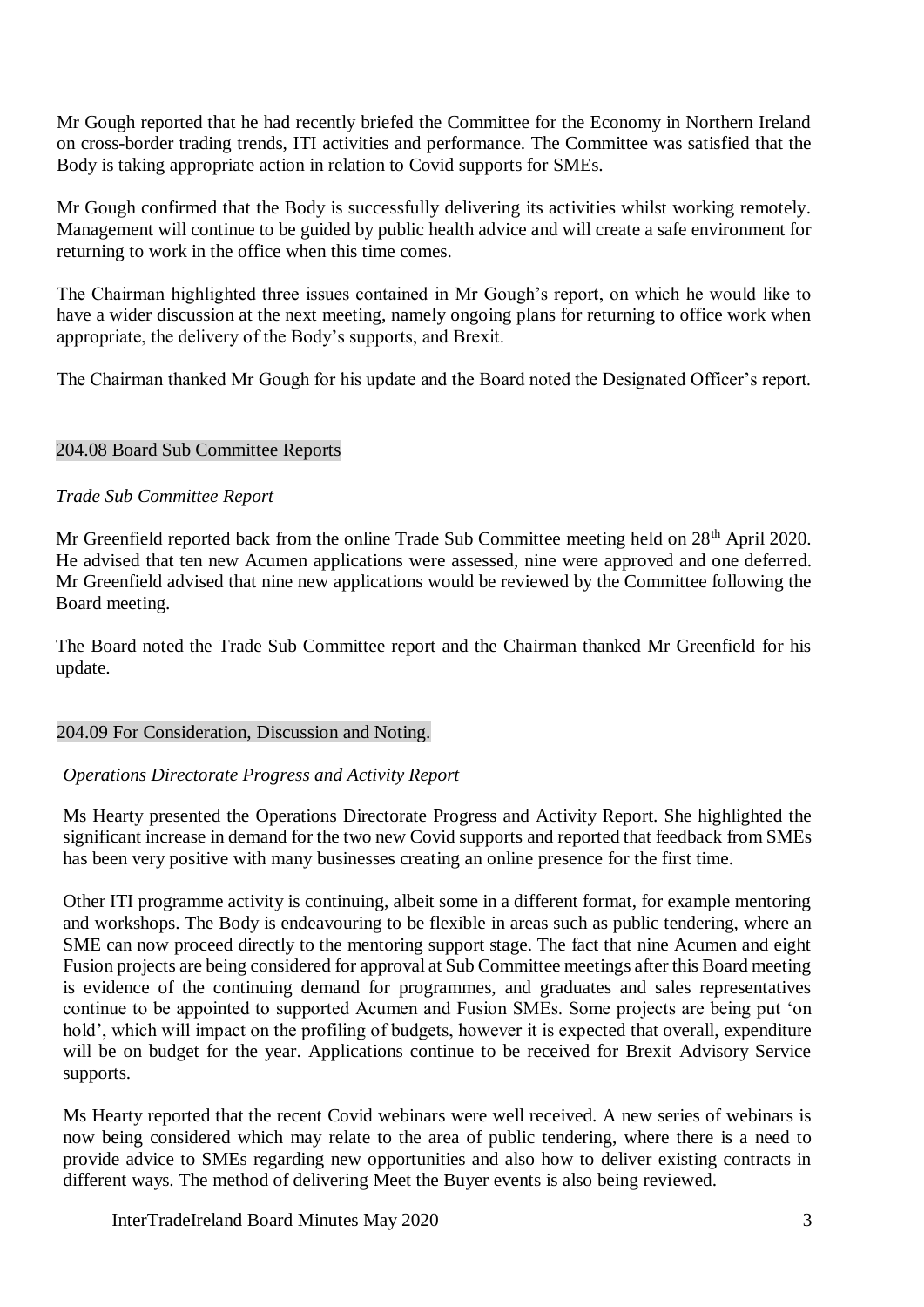The Board noted the Operations Directorate Progress and Activity Reports and the Chairman thanked Ms Hearty for her update.

Mr Briody left the meeting.

### *Co-Innovate Programme Update*

Mr Gough advised that the Programme Monitoring Committee meeting had recently been held. He noted that the Co-Innovate programme had reacted promptly to the Covid crisis with the development and launch of the 'Hero Shield' project involving a cluster of 20 businesses. This project has been welcomed by SEUPB.

He advised that SEUPB recognise the efforts of the Co-Innovate partners in working towards the targets, and acknowledge that projects are currently being put 'on hold' due to Covid. It has been agreed that SEUPB will be flexible regarding the types of projects which can be funded under Strand 4. The ITI Co-Innovate team is reviewing the programme at present to redefine activities where necessary to ensure programme objectives will be achieved, given the current circumstances.

The Board noted the Co-Innovate Programme Update.

### *Governance and Financial Matters*

Mr Agnew presented the Governance and Financial Matters report. He updated the Board on the main elements of the Body's business continuity planning and Covid 19 response, and confirmed that IT systems are working well in supporting remote working by staff. Mr Agnew referred to the recent Pathway to Recovery guidance from the NI Executive which refers to the working environment in Steps 1, 3 and 5 with remote working still being strongly encouraged at Step 5. A detailed risk assessment has been undertaken in respect of the office infrastructure and the current design and layout will accommodate any adaptations which are required. Planning is ongoing to ensure that the ITI offices will continue to comply with guidance at the appropriate time.

Mr Agnew advised that the external audit is progressing well and that the findings of the recent internal audit on the Co-Innovate programme were positive..

He provided an overview of the Body's financial out-turn to April and noted that whilst there are underspends on certain programmes, these are expected to be offset by expenditure on the new Covid supports, such that overall expenditure should be on target.

In respect of funding, Mr Agnew reported that the Body has good relationships with its Sponsor Depts, both of which have been very supportive in the current circumstances.

Mr Agnew advised that the two Depts are currently working on revisions to the Body's Financial Memorandum and it is anticipated that the delegated expenditure limits will be increased.

The Board noted the Governance and Financial Matters report. The Chairman thanked Mr Agnew for his report.

*Tenders and Variations to Letters of Offer/Appointment*

InterTradeIreland Board Minutes May 2020 4